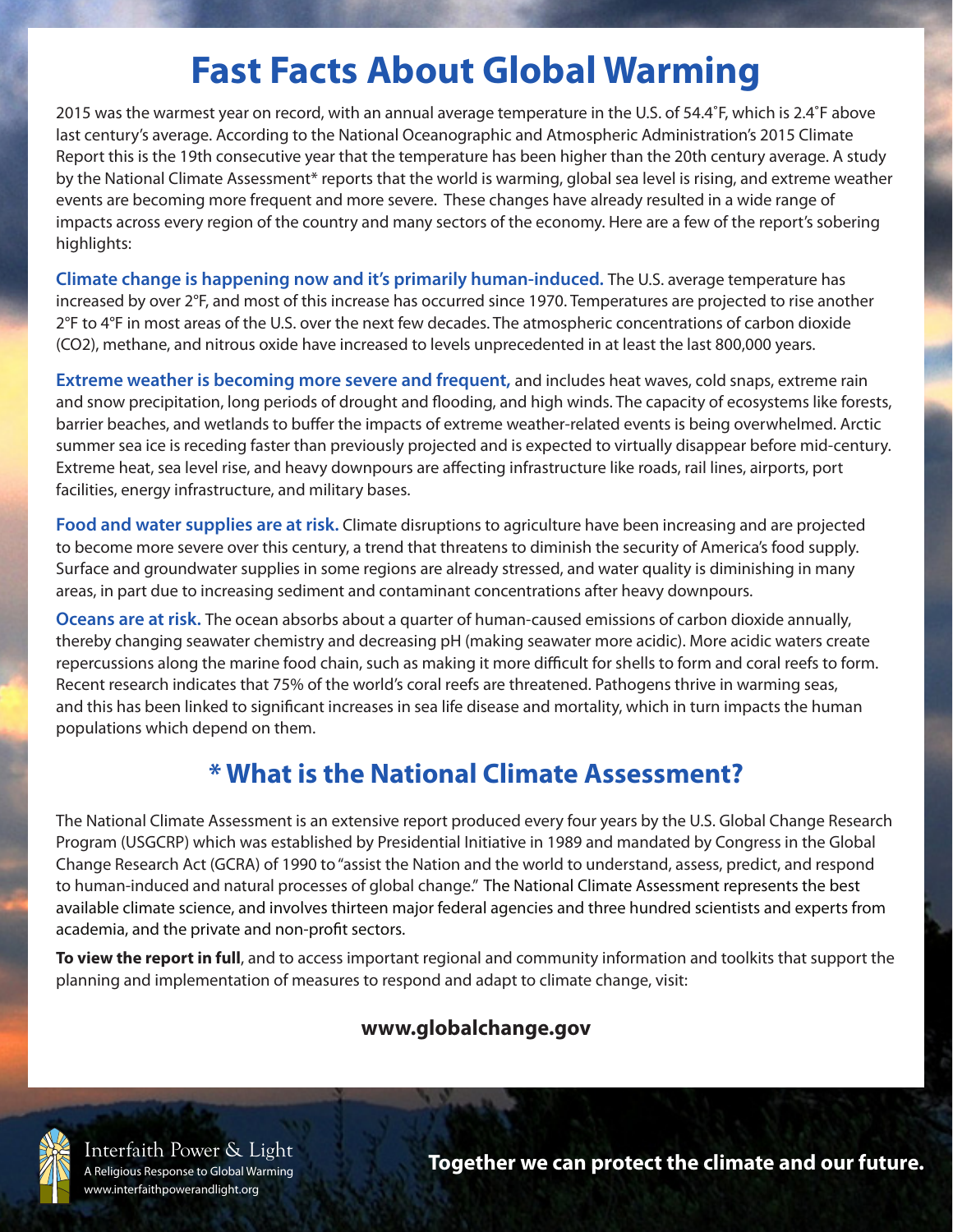## **Climate Change in the United States: Benefits of Global Action**

A new EPA report estimates the physical and monetary benefits to the U.S. of reducing global greenhouse gas emissions. This report summarizes results from the Climate Change Impacts and Risks Analysis (CIRA) project, a peerreviewed study comparing impacts in a future with significant global action on climate change to a future in which current greenhouse gas emissions continue to rise. To view the full report visit:

### **http://www.epa.gov/cira**

# **Increasing Greenhouse Gas Concentrations will have Many Effects**

#### **Future Temperature Changes**

We have already observed global warming over the last several decades. Future temperatures are expected to change further. Climate models project the following key temperature-related changes.

#### *Key U.S. Projections*

- By 2100, the average U.S. temperature is projected to increase by about 3°F to 12°F, depending on emissions scenario and climate model.
- An increase in average temperatures worldwide implies more frequent and intense extreme heat events, or heat waves. The number of days with high temperatures above 90°F is expected to increase throughout the United States, especially toward the end of the century. Climate models project that if global emissions of greenhouse gases continue to grow, summertime temperatures in the United States that ranked among the hottest 5% in 1950-1979 will occur at least 70% of the time by 2035-2064.

#### **Future Precipitation and Storm Events**

Patterns of precipitation and storm events, including both rain and snowfall are also likely to change. However, some of these changes are less certain than the changes associated with temperature. Projections show that future precipitation and storm changes will vary by season and region. Some regions may have less precipitation, some may have more precipitation, and some may have little or no change. The amount of rain falling in heavy precipitation events is likely to increase in most regions, while storm tracks are projected to shift poleward. Climate models project the following precipitation and storm changes.

#### *Key U.S. Projections*

- Northern areas are projected to become wetter, especially in the winter and spring. Southern areas, especially the Southwest, are projected to become drier.
- Heavy precipitation events will likely be more frequent, even in areas where total precipitation is projected to decrease. Heavy downpours that currently occur about once every 20 years are projected to occur between twice and five times as frequently by 2100, depending on location.
- The proportion of precipitation falling as rain rather than snow is expected to increase, except in far northern areas.
- The intensity of Atlantic hurricanes is likely to increase as the ocean warms. Climate models project an increase in the number of the strongest (Category 4 and 5) hurricanes, as well as greater rainfall rates in hurricanes.
- Cold-season storm tracks are expected to continue to shift northward. The strongest cold-season storms are projected to become stronger and more frequent.



Interfaith Power & Light A Religious Response to Global Warming www.interfaithpowerandlight.org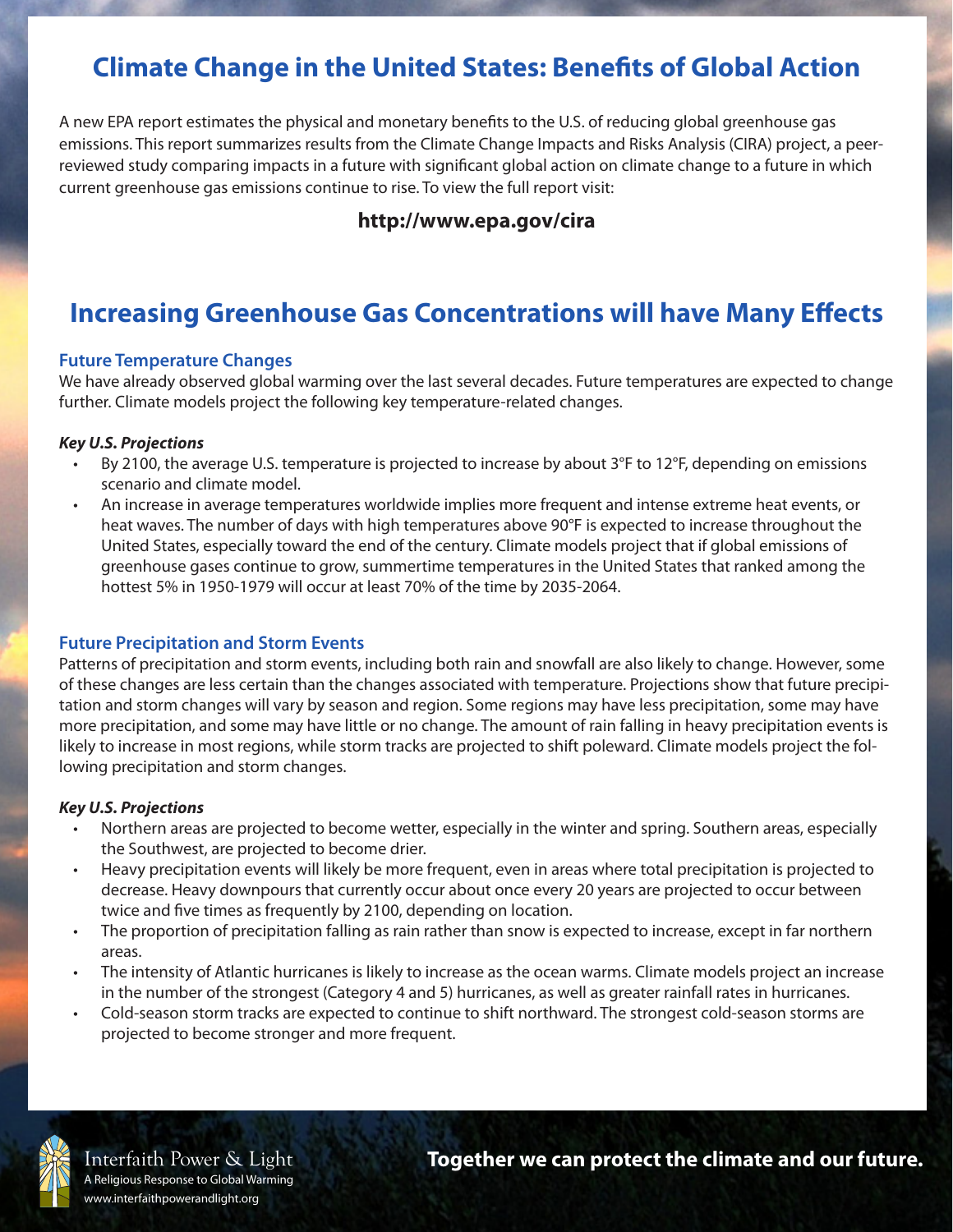#### **Future Ice, Snowpack, and Permafrost**

Arctic sea ice is already declining. The area of snow cover in the Northern Hemisphere has decreased since about 1970. Permafrost temperatures in Alaska and much of the Arctic have increased over the last century.

Over the next century, it is expected that sea ice will continue to decline, glaciers will continue to shrink, snow cover will continue to decrease, and permafrost will continue to thaw. Potential changes to ice, snow, and permafrost are described below.

#### *Key U.S. Projections*

- Northern Hemisphere snow cover is expected to decrease by approximately 15% by 2100.
- Models project the snow season will continue to shorten, with snow accumulation beginning later and melting starting earlier. Snowpack is expected to decrease in many regions.
- Permafrost is expected to continue to thaw in northern latitudes; damaging buildings, infrastructure, and ecosystems in Alaska.

#### **Future Sea Level Change**

Warming temperatures contribute to sea level rise by: expanding ocean water; melting mountain glaciers and ice caps; and causing portions of the Greenland and Antarctic ice sheets to melt or flow into the ocean.

Since 1870, global sea level has risen by about 7.5 inches. Estimates of future sea level rise vary for different regions, but global sea level for the next century is expected to rise at a greater rate than during the past 50 years. [ Studies project global sea level to rise by another 1 to 4 feet by 2100, with an uncertainty range of 0.66 to 6.6 feet. ]

The contribution of thermal expansion, shrinking ice caps, and small glaciers to sea level rise is relatively well studied, but the impacts of climate change on ice sheets in Greenland and Antarctica are less understood and represent an active area of research. Changes in ice sheets are currently expected to account for 1.2 to 8 inches of sea level rise by the end of this century.

Regional and local factors will influence future relative sea level rise for specific coastlines around the world. For example, relative sea level rise depends on land elevation changes that occur as a result of subsidence (sinking) or uplift (rising). Assuming that these historical geological forces continue, a 2-foot rise in global sea level by 2100 would result in the following relative sea level rise:

- 2.3 feet at New York City
- 2.9 feet at Hampton Roads, Virginia
- 3.5 feet at Galveston, Texas
- 1 foot at Neah Bay in Washington state

Relative sea level rise also depends on local changes in currents, winds, salinity, and water temperatures, as well as proximity to thinning ice sheets.

#### **Future Ocean Acidification**

Ocean acidification adversely affects many marine species, including plankton, mollusks, shellfish, and corals. As ocean acidification increases, the availability of calcium carbonate will decline. Calcium carbonate is a key building block for the shells and skeletons of many marine organisms. If atmospheric CO2 concentrations double, coral calcification rates are projected to decline by more than 30%. If CO2 concentrations continue to rise at their current rate, the combination of climate warming and ocean acidification could slow coral growth by nearly 50% by 2050.



Interfaith Power & Light A Religious Response to Global Warming www.interfaithpowerandlight.org